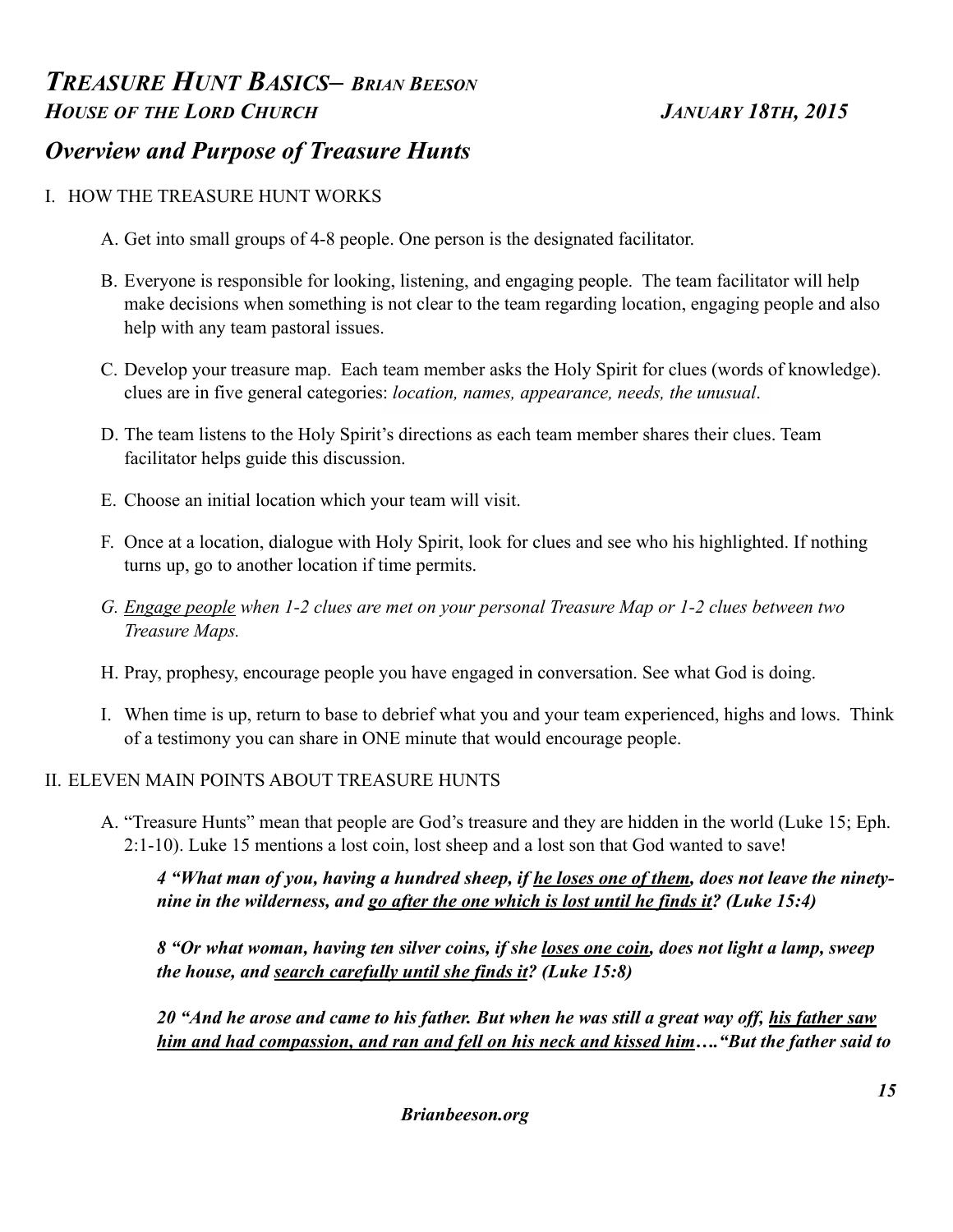*his servants, 'Bring out the best robe and put it on him, and put a ring on his hand and sandals on his feet. 23 And bring the fatted calf here and kill it, and let us eat and be merry; 24 for this my son was dead and is alive again; he was lost and is found.' And they began to be merry. (Luke 15:20-24)*

- B. Treasure Hunts combine the compassion and boldness of outreach with the prophetic gift in a team context.
	- 1. Causing you to engage with people as we should do in our regular lives.
	- 2. Causing you to listen to God, thus building a natural connection with the Holy Spirit.
	- 3. Causing you to work on a team with other believers: listening, supporting, encouraging and submitting to one another in order to be most effective.
- C. Treasure Hunts are Biblical. In prayer, Jesus saw Nathaniel before he met him. Later, the Lord told Ananias about Saul of Tarsus. (John 1:48-50; Acts 9:11-17. Cf. John 4:17-19, 39-41; Acts 16:18).

*Nathanael said to Him, "How do You know me?" Jesus answered and said to him, "Before* **Philip called you, when you were under the fig tree,** *I saw you***."** [vision - word of knowledge]. *You will see greater things than these." (John 1:48-50)*

*So the Lord said to him [Ananias], "Arise and go to the street called Straight, and inquire at the house of Judas for one called Saul of Tarsus [word of knowledge], for behold, he is praying [word of knowledge]. 12 And in a vision he has seen a man named Ananias coming in and putting his hand on him, so that he might receive his sight."… 15 But the Lord said to him, "Go, for he is a chosen vessel of Mine to bear My name before Gentiles, kings, and the children of Israel… 17 And Ananias … laying his hands on him [Saul] … 18 Immediately there fell from his eyes something like scales, and he received his sight at once [miracle]; and he arose and was baptized [conversion]. (Acts 9:11-18)*

D. Treasure Hunts help us engage in the Great Commission. Jesus commanded us to *disciple the nations*  (Mt. 28:16-20) while we *demonstrate the Kingdom* (Mk 16:15-18). They go together!

*And Jesus came and spoke to them, saying, "All authority has been given to Me in heaven and on earth. 19 Go therefore[c] and make disciples of all the nations, baptizing them in the name of the Father and of the Son and of the Holy Spirit, 20 teaching them to observe all things that I have commanded you; and lo, I am with you always, even to the end of the age." Amen. (Mt. 28:18-20)*

*15 And He said to them, "Go into all the world and preach the gospel to every creature. 16 He who believes and is baptized will be saved; but he who does not believe will be condemned. 17 And these signs will follow those who believe: In My name they will cast out demons; they will speak with new tongues; 18 they will take up serpents; and if they drink anything deadly, it*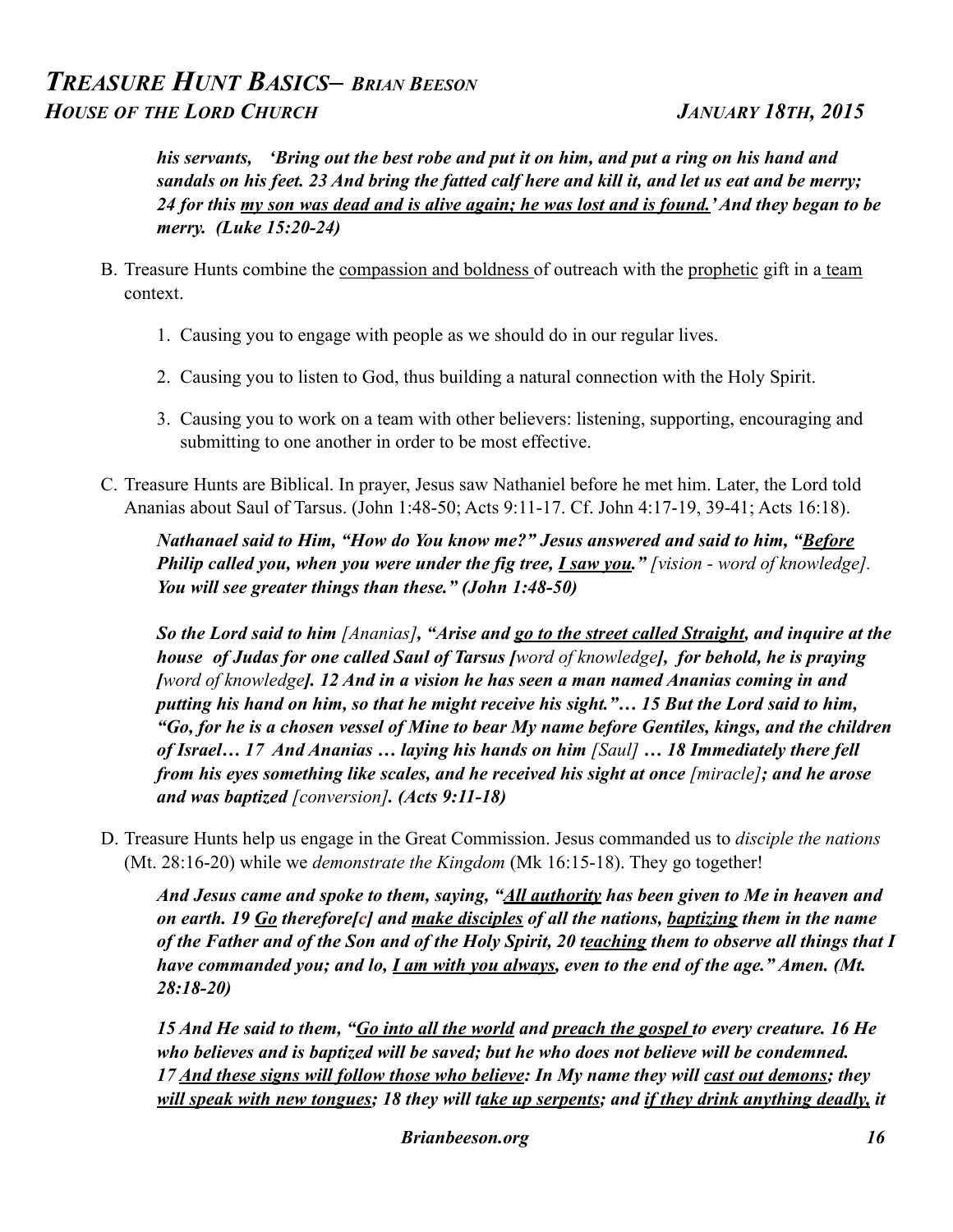### *will by no means hurt them; they will lay hands on the sick, and they will recover." (Mk. 16:15-18)*

- E. Treasure Hunts teach you the progression many people go through to come to Jesus: Encounter -> belief -> convert -> disciple. Some will choose not to believe even after numerous encounters. It's not our job to convince, but to demonstrate and invite.
- F. Treasure Hunts teach us how to make outreach a "lifestyle" not just an "event". You can learn to do missions every day wherever you go and see yourself as begin sent-out by God (Mt. 10:1-15; Mk 3:14-15; 6:7; Luke 10:1-12).
- *G.* Treasure Hunts spur us on to be *doers of the word*, not just hearers; ministers, not only spectators (James 5:22-25). We want to live the book of Acts and beyond, not just read about the stories (Acts 1:8; John 14:12; Dan. 11:32).

*22 But be doers of the word, and not hearers only, deceiving yourselves. 23 For if anyone is a hearer of the word and not a doer, he is like a man observing his natural face in a mirror; 24 for he observes himself, goes away, and immediately forgets what kind of man he was. 25 But he who looks into the perfect law of liberty and continues in it, and is not a forgetful hearer but a doer of the work, this one will be blessed in what he does. (James 5:22-25)*

 *12 "Most assuredly, I say to you, he who believes in Me, the works that I do he will do also; and greater works than these he will do, because I go to My Father. (John 14:12)*

H. Treasure Hunts focus primarily on the *Holy Spirit to open peoples' hearts through supernatural works*, over debating or reasoning with someone to lead them to Jesus. It's hard to argue with God's existence when He heals you. God is raising up a generation to move in this. (1 Cor. 2:4-5, 10; 14:24-25; Rom. 2:4)

*4 And my [Paul] speech and my preaching were not with persuasive words of human wisdom, but in demonstration of the Spirit and of power, 5 that your faith should not be in the wisdom of men but in the power of God. (1 Cor. 2:4-5)*

*24 But if all prophesy, and an unbeliever or an uninformed person comes in, he is convinced by all, he is convicted by all. 25 And thus the secrets of his heart are revealed; and so, falling down on his face, he will worship God and report that God is truly among you. (1 Cor. 14:24-25)*

I. Treasure Hunts are not a formula for success. Treasure Hunts help us set aside time to encounter God with others. We make ourselves available to partner with God. Partnership means we agree with what God is already doing in a situation and with what He has prepared (Eph. 2:10)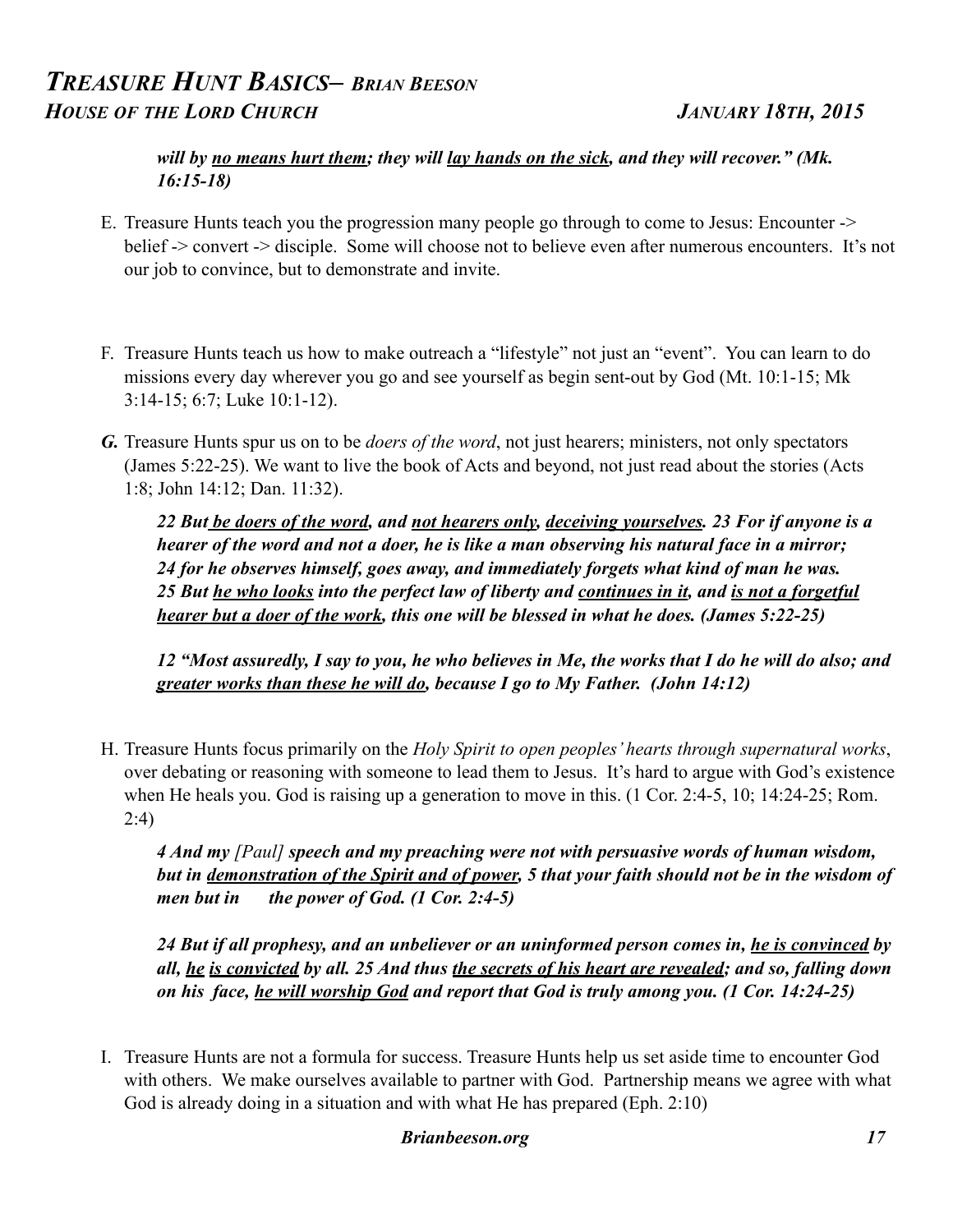*10 For we are His workmanship, created in Christ Jesus for good works, which God prepared beforehand [in advance - NIV] that we should walk in them. (Eph. 2:10)*

J. Treasure Hunts teach us that God scatters seeds everywhere: hard hearts, crowded hearts, eager but shallow hearts and open hearts (Mark 4:13-20).

*The sower [Christian] sows the word [the gospel, encounter]. (Mark 4:14)*

K. With Treasure Hunts, we will face some of our own personal issues and have to overcome them. As you overcome them you will grow in your identity as a son of God! The Lord takes delight in us even in our weak but sincere love. He highly values our overcoming. There are twenty-one rewards that Jesus gives to overcomers at the end of this age! (Rev. ch. 2-3).

### *26 He who overcomes and keeps My works until the end… 28 I will give him… (Rev. 2:26-28)*

- 1. Pride
	- a. In my performance: I am doing really well because my clue got answered.
	- b. In my performance: I am a better Christian than so-and-so because my clues worked.
- 2. Fear
	- a. Fear of abandonment: Is God's spirit really on me? Can He really use me?
	- b. Fear of failure: What if I don't do things the right way or make a mistake?
	- c. Fear of rejection: How will people treat me if I make a mistake? How will I treat myself?
	- d. Fear of weakness: I don't want to step-out and feel vulnerable.
	- e. Fear of being overwhelmed or uncertain: What do I do if things are too fast for me? Or if after this, I am not sure about my spiritual life?

#### III. HOW TO ENGAGE PEOPLE IN GROUPS

A. Approach people in groups of 3-4. Mixed gender groups are great, less threatening. The remainder of the team can be nearby doing something useful.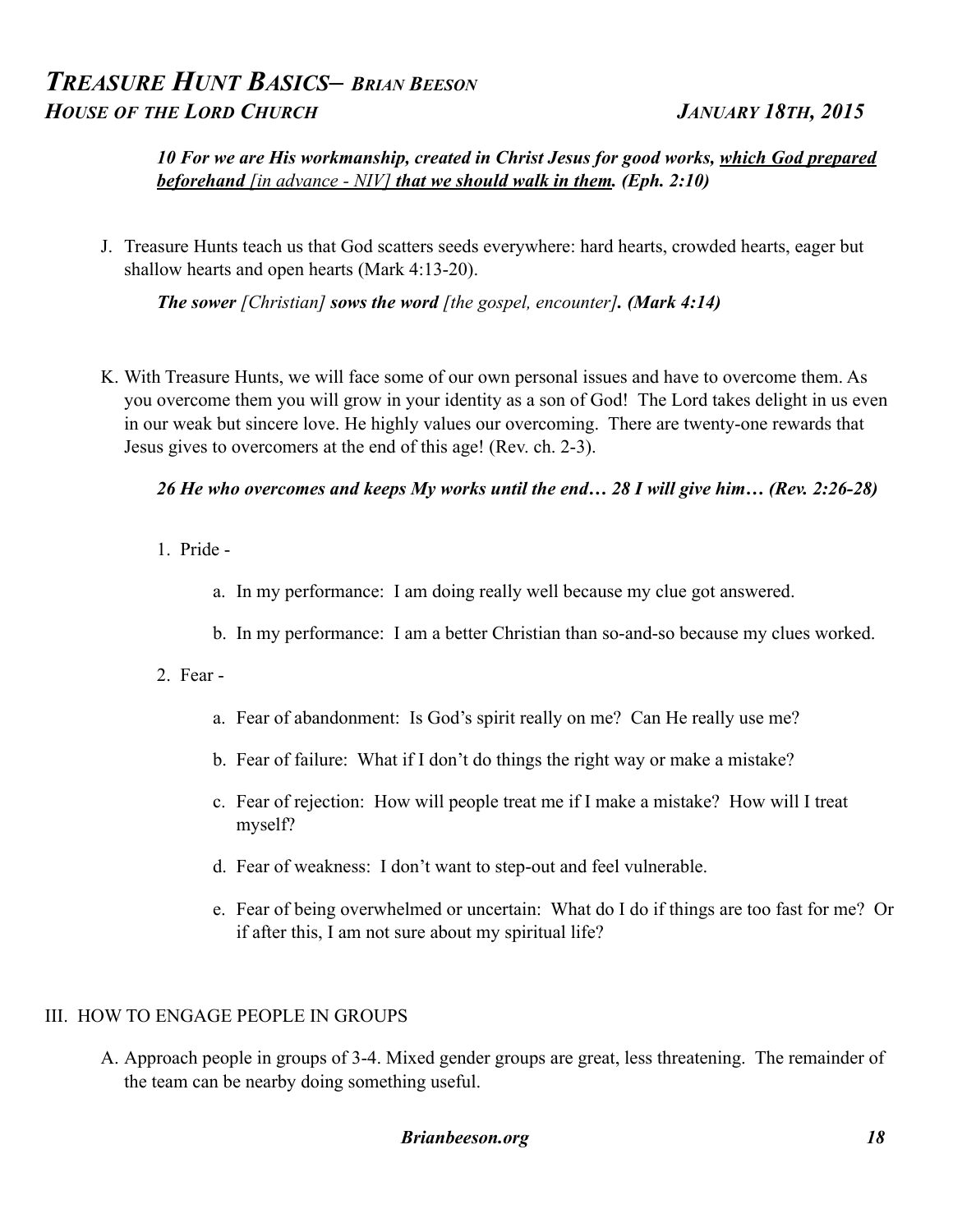- B. The person who has the clues should be in the group. Bring your map.
- C. Smile. Be hospitable.
- D. Tell them you are in a Treasure Hunt and you think they are the treasure. Show them your map and appropriate clues.
- E. Build rapport: Share your name(s) and also ask for theirs.
- F. Let them know God loves them and has highlighted them because He wants to bless them today. Ask if you can pray for them.
- G. Pay attention to things they need help with and what God is doing. Step out in faith to pray for them for the needs they have.
- H. Depending on their response, a variety of things can happen.
	- 1. They are interested. Begin to prophesy and pray over them as led. Be normal and talk at a regular pace. Sometimes people talk faster when they are nervous.
	- 2. If they are disinterested / resistant: one or two people in the group can prophesy over them briefly. Encourage them. Don't be religious.
		- a. Ask again if you can pray for them.
			- (1) if response is "no" again, bless them and go on your way to your next clues.
			- (2) if "yes" begin to pray over them. Check in with them what God is doing. Prophesy over them.
- I. When the person is healed or says they are experiencing God in some way,
	- 1.Explain what is happening
	- 2.Explain what God is doing
	- 3.Ask them if they want to know Jesus personally
	- 4.Preach gospel, way of salvation and lead them to the Lord
	- 5.See how they can get connected to a local church that fits them best.
	- 6. Possibly pass-out contact info should they want to connect with a Christian later as they get connected to a local church (someone over 18 or appropriate to converse with them later).

### IV.OTHER THINGS TO KEEP IN MIND

A. If location is hard to come by, just pick the best idea you have. The Lord will work with it.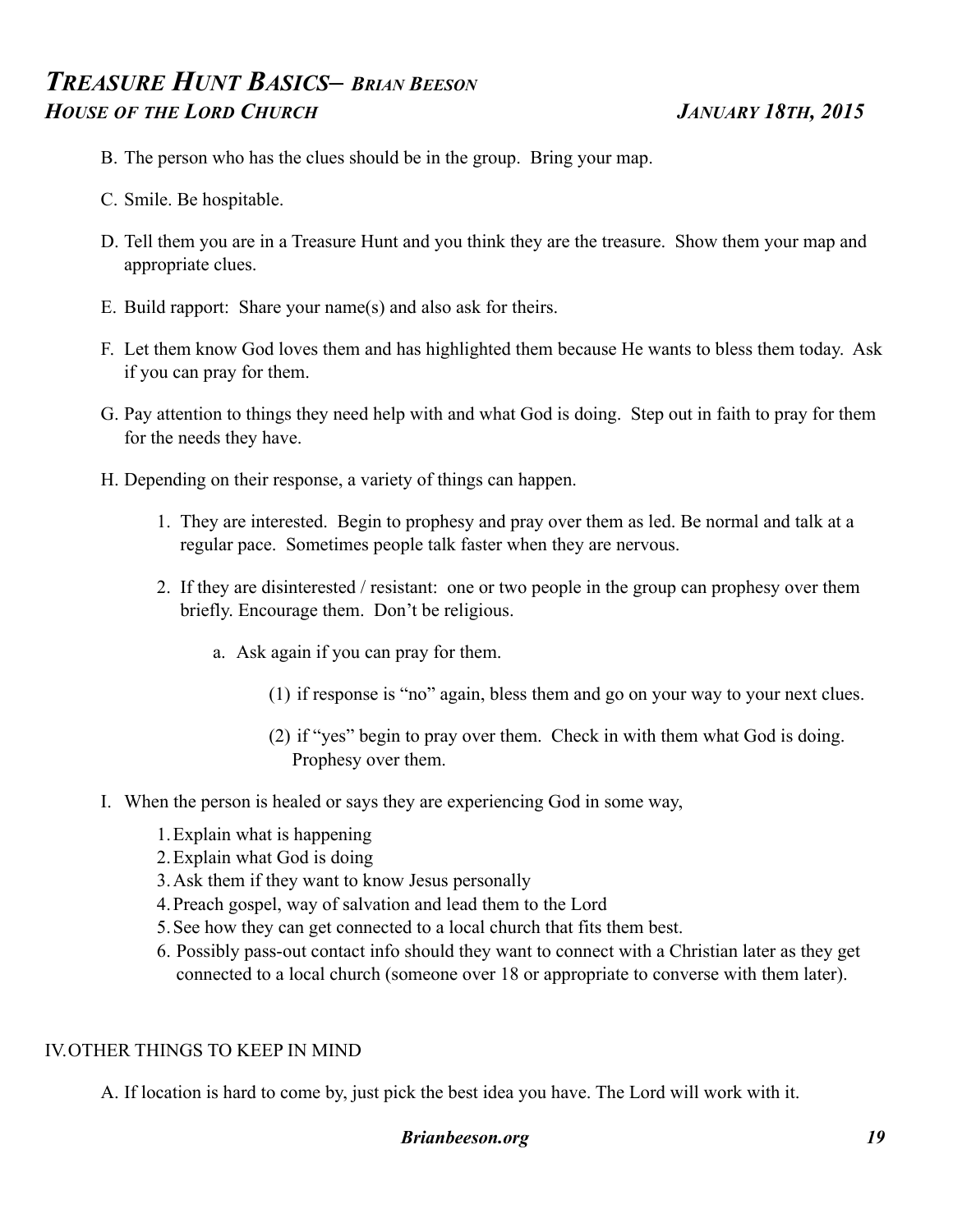- B. Sometimes one clue will lead you to other clues or other people you need to find. There is always a big unknown all the time. The unknown feeling goes away when you see the Lord moving.
- C. Focus on obeying what impressions the Holy Spirit gives you versus "doing it right". Just make yourself available.

V. ROLE PLAY

# 尋寶的簡介和目的

- I. 如何進⾏尋寶
	- A. 每4-8人一隊,指定其中一位作隊長。
	- B. 每位隊員都有責任尋找,聆聽和接觸人; 隊長負責在出現難題或狀況時做出決定,並成為遮 蓋。
	- C. 製作藏寶圖。每位隊員求問聖靈賜下線索(知識言語)。線索可分為五大類: 地點, 名字, 外 表特徵,代禱需要和不尋常的線索。
	- D. 當每位隊員分享個人領受的線索時,隊友一同聆聽聖靈的指示,隊長負責帶領討論過程。
	- E. 選擇一個地點,作為尋寶的開始。
	- F. 抵達該地點後與聖靈對話,尋找線索和聖靈特別突顯的人。如果沒有任何收穫而時間許可,可 前往另⼀地點。
	- *G.* 當有⼈符合你個⼈藏寶圖上的1-2條線索,或符合兩張藏寶圖上的1-2條線索時,即可接觸此 ⼈。
	- H. 為接觸的人禱告、發預言、鼓勵他, 觀看神的作為。
	- I. 尋寶時間結束時,返回基地報告你和隊員的經歷,無論好壞。預備長度約一分鐘,能激勵人的 尋寶⾒證。
- Ⅱ.關於尋寶的十一個要點
	- A. 尋寶」所指的是: 人是神的寶藏, 被隱藏這在世界 (路加福音15;弗2:1-10) 。路加福音15章 提及丢失的一塊錢、一隻走失的羊和迷失的兒子,都是神要拯救的!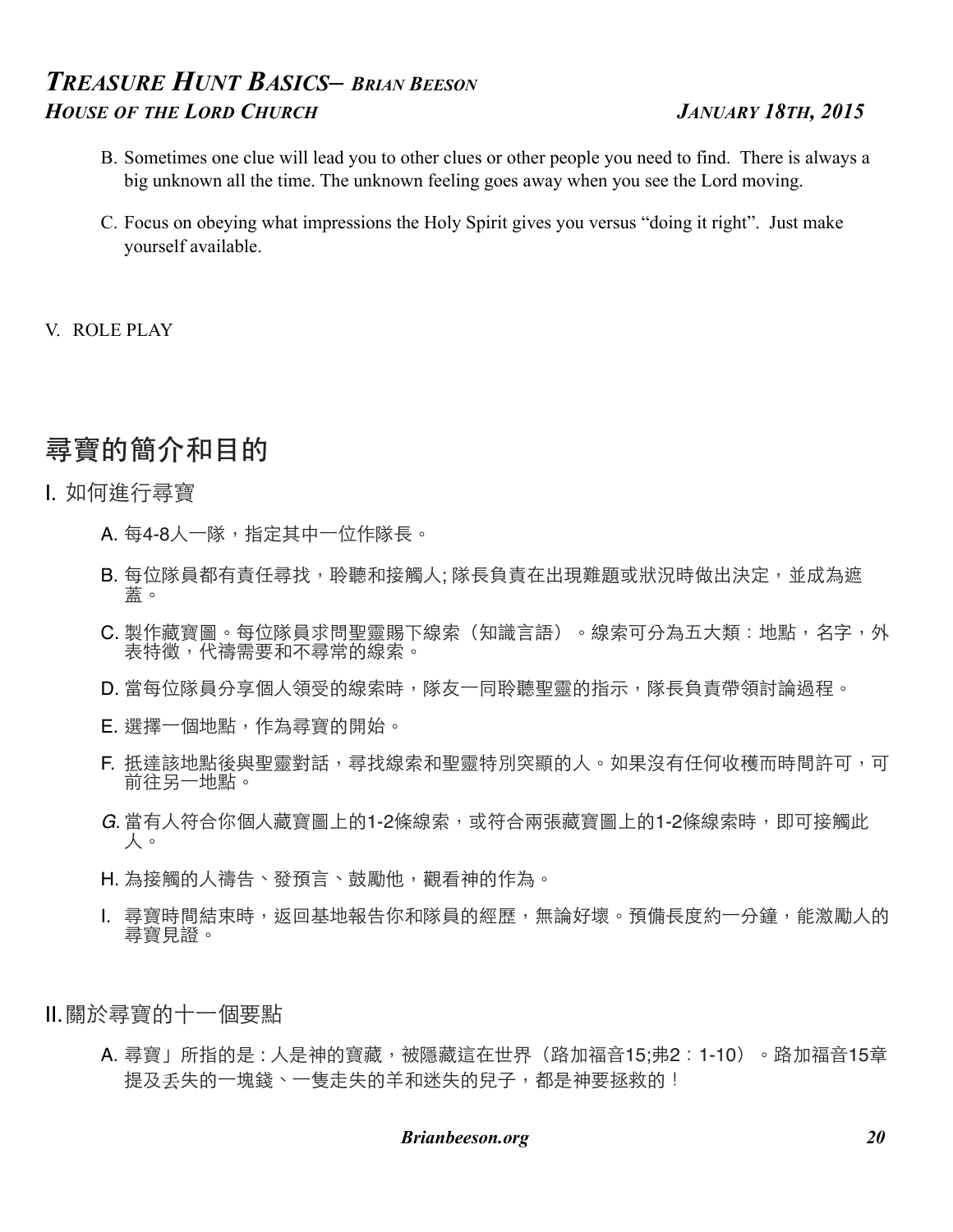- <u>4「你們中間誰有一百隻羊失去一隻,不把這九十九隻撇在曠野,去找那失去的羊,直到找著呢?」</u> (路 *15:4*)
- <mark>8「或是一個婦人有十塊錢,若失落一塊,豈不點上燈,打掃屋子,細細地找,直到找著嗎?」(路</mark> *15:8*)

20於是起來,往他父親那裡去。相離還遠,他父親看見,就動了慈心,跑去抱著他的頸項,連連與他親 嘴。 21 兒子說:『父親,我得罪了天,又得罪了你。從今以後,我不配稱為你的兒子。』 22 父親卻吩 咐僕人說:『把那上好的袍子快拿出來給他穿,把戒指戴在他指頭上,把鞋穿在他腳上, *2*3 把那肥牛 犢牽來宰了,我們可以吃喝快樂! 24因為我這個兒子是死而復活,失而又得的。』他們就快樂起來。 (路 *15:20-24*)

B. 尋寶是在團隊中, 結合對靈魂的愛與勇氣, 以先知性的恩賜佈道。

- 1. 在日常生活中能向更多人傳福音。
- 2. 你會開始聆聽神,從而自然地與聖靈建立連結。
- 3. 有機會與其他基督徒同工:學習聆聽、互相支持、鼓勵和彼此順服,使整個團隊發揮最 ⼤效益。
- C. 尋寶合乎聖經的教導。在遇見拿但業之前, 耶稣已經在禱告中看見他。之後, 主告訴亞那尼亞 有關大數的掃羅的事情。 (約1:48-50:徒9:11-17,參約4:17-19,39-41:徒16:18)。

<del>"8</del> 拿但業對耶穌說:「你從哪裡知道我呢?」耶穌回答說:「腓力還沒有招呼你,你在無花果樹底下, 我就看見你了(異像 – 知識言語)。」<sup>49</sup>拿但業說:「拉比,你是神的兒子,你是以色列的 ⺩!」 *<sup>50</sup>* 耶穌對他說:「因為我說在無花果樹底下看⾒你,你就信嗎?你將要看⾒⽐這更⼤的事!」

**〃主對他(亞拿尼亞)說:「起來!往直街去,在猶大的家裡訪問一個大數人,名叫掃羅(知識言** 語)。他正禱告,12又看見了一個人,名叫亞拿尼亞,進來按手在他身上,叫他能看見。」 ...15 主對 亞拿尼亞說:「你只管去!他是我所揀選的器皿,要在外邦人和君王並以色列人面前宣揚我的名...<sup>17</sup>亞 拿尼亞...把手按在掃羅身上...<sup>18</sup> 掃羅的眼睛上好像有鱗立刻掉下來,他就能看見(神蹟)。於是起來受 了洗 (悔改歸主)(徒 *9*:*11-18*)

D. 尋寶幫助我們參與大使命。耶稣吩咐我們要去, 使萬民作祂的門徒 (太28:16-20), 同時彰 顯神國的權能 (可16:15-18) 。這兩者是不可分割的!

18耶穌進前來,對他們說:「天上地下所有的權柄都賜給我了。 19所以你們要去,使萬民做我的門 徒,奉父、子、聖靈的名給他們施洗, 20 凡我所吩咐你們的, 都教訓他們遵守。我就常與你們同在, 直到世界的末了。」(太 *28*:*18-20*)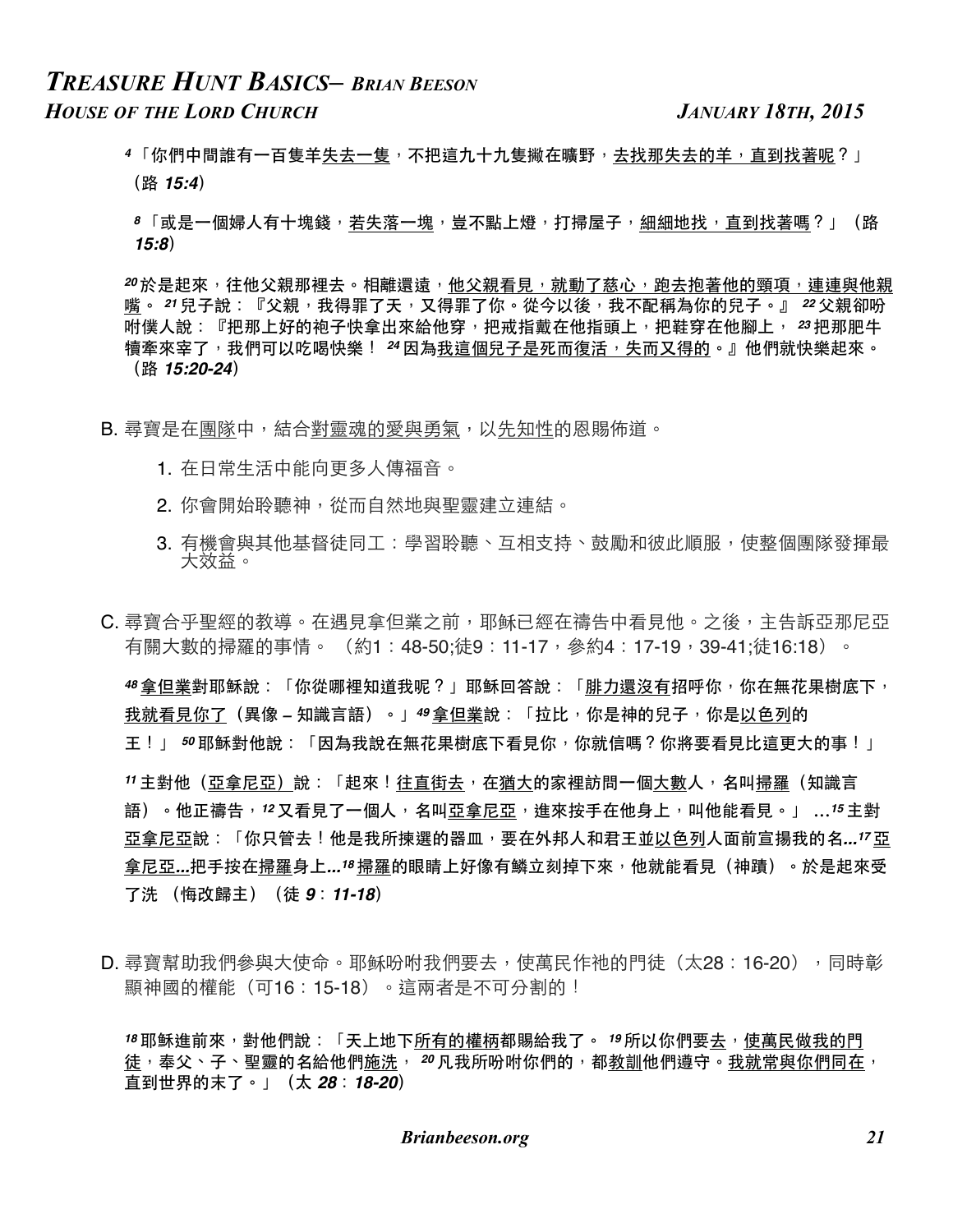15 他又對他們說:「你們<u>往普天下去,傳福音</u>給萬民聽。 16 信而受洗的必然得救,不信的必被定 罪。 *''* 信的人必有神蹟隨著他們,就是:奉我的名<u>趕鬼;說新方言; '<sup>8</sup> 手能拿蛇;若喝了什麼毒物,</u> 也必不受害;手按病人,病人就必好了。」(可 *16*:*15-18*)

- E. 尋寶教導你許多人來到耶穌面前的過程:與神相遇 >產生信念 >悔改歸主 >成為門徒。有 些人即使多次與神相遇,仍然選擇不信。我們的責任並不是去說服人,而是顯明神的國和邀請 ⼈進⼊。
- F. 尋寶教導我們如何使外展佈道成為一種「生活方式」,而不僅只是偶發的「事件」。你可以用 此方式,隨時隨地向人傳福音,帶著從神而來的使命感(太10:1-15;可3:14-15;6:7; 路 10:1-12)。
- *G.* 尋寶驅使我們行道,而不是單單聽道;成為服事者,而不僅只是觀眾(雅1∶22-25)。我們想 活出、超越使徒行傳的經歷,不只是讀使徒們的故事(徒1:8: 約14:12:但11:32)。

*2*2 只是你們要行道,不要單單聽道,自己欺哄自己。 29 因為聽道而不行道的,就像人對著鏡子看自己 本來的面目, 24 看見,走後,隨即忘了他的相貌如何。 25 唯有詳細察看那全備、使人自由之律法的, 並且時常如此,這人既不是聽了就忘,乃是實在行出來,就在他所行的事上必然得福。(雅 1: *22-25*)

12 我實實在在地告訴你們:我所做的事,信我的人也要做,並且要做比這更大的事,因為我往父那裡 去。(約 *14*:*12*)

H. 尋寶的焦點在於,讓聖靈透過超自然的作為,打開人的心,而非藉由辯論或講道理領人歸主。 當人經歷神的醫治,便很難否認祂的存在。神正在興起一整個世代,行在超自然領域裡。 (林 前2:4-5,10:14:24-25: 羅2:4)

<mark>4我(保羅)說的話、講的道,不是用智慧委婉的言語,乃是用聖靈和大能的明證, <sup>5</sup>叫你們的信不在</mark> 平人的智慧,只在乎神的大能。

24 若都做先知講道, 偶然有不信的或是不通方言的人進來, 就被眾人勸醒, 被眾人審明, 25 他心裡的隱 情顯露出來,就必將臉伏地敬拜神,說:「神真是在你們中間了!」(林前 *14*:*24-25*)

Ⅰ. 尋寶不是一個必然成功的公式。尋寶幫助我們預留時間,與他人一起遇見神。我們將自己擺 上,與神同工。與神同工,代表我們認同神當時所成就的工作,和祂預備叫我們行的善工(弗 2:10)

10 我們原是他的工作,在基督耶穌裡造成的,為要叫我們行善,就是神所預備叫我們行的。 (弗 2∶ *10*)

J. 尋寶教導我們,神在各處撒種:剛硬的心、充滿世俗思慮的心、三分鐘熱度的心和敞開的心 (可4:13-20)。

<sup>14</sup> 撒種之⼈ (基督徒*)* 所撒的就是道 *(*福⾳*,* 與神會遇*)*。(可 *4*:*14*)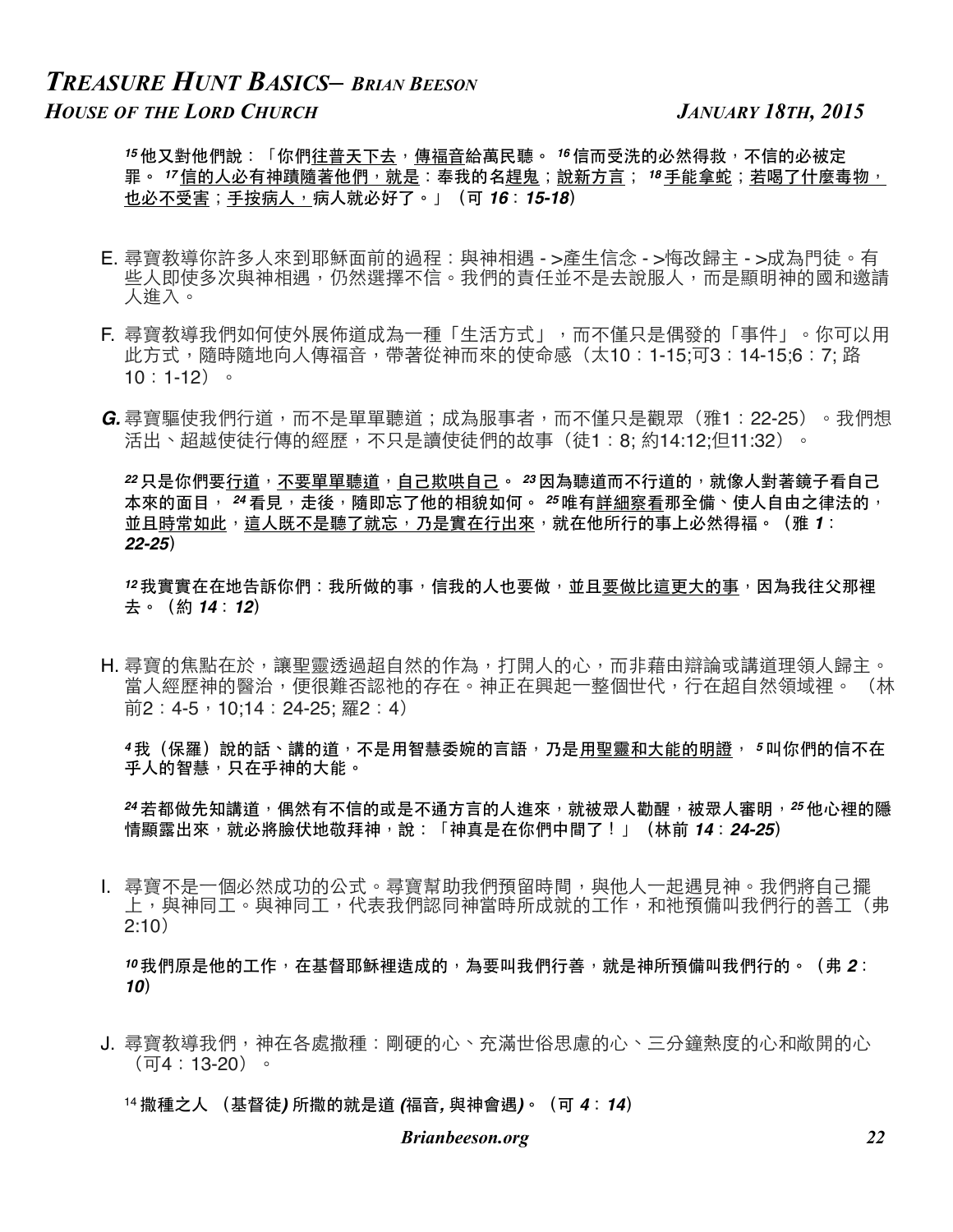K. 在尋寶過程中,我們會面臨一些必須克服的個人問題。當你勝過它們,你會在神兒子的身份上 更有長進!神悦納我們真誠的愛,即使這愛仍然軟弱。祂非常珍視我們的得勝,有二十一項獎 賞是耶稣在末世的時候為得勝者預備的! (启2-3章)。

<sup>26</sup> 那得勝又遵守我命令到底的,我要賜給他權柄制伏列國, 27 他必用鐵杖轄管[@]他們,將他們如同窯戶 的瓦器打得粉碎,像我從我父領受的權柄一樣。 28 我又要把晨星賜給他。(啟 2:26-28)

1. 驕傲 -

- a. 我的表現: 我做得真好, 因為我的線索有結果
- b. 我的表現: 我比起某人是更好的基督徒,因為我的線索管用。
- 2. 懼怕
	- a. 懼怕被遺棄: 神的靈真的在我身上嗎?我真的能被神使用嗎?
	- b. 懼怕失敗 : 如果我的做法不對, 或是犯錯了怎麼辦?
	- c. 懼怕被拒绝: 如果我犯錯, 人們將如何看待我?我將如何看待自己?
	- d. 懼怕無力感:我不想跨出去,感到無助。
	- e. 懼怕失控和不確定:如果事情發生太快,我該怎麼辦?或是在此之後,我信心動 搖呢?
- III. 如何以團隊形式去接觸⼈
	- A. 以3-4人為一組,最好有男有女,可減少威脅感。該團隊的其他成員,可以在附近支援。
	- B. 有線索的人應該要在隊上, 要帶著藏寶圖。
	- C. 微笑,要友善。
	- D. 告訴接觸的對象你正在尋寶,而你認為他就是那個寶藏。向他展示你的藏寶圖和合適的線索。
	- E. 建⽴關係:分享你(們)的名字,並詢問他們的名字。
	- F. 讓他們知道神愛他們,特別指名了他們,因為祂想賜福他們。向他們徵詢,是否能為他們禱 告。
	- G. 注意他們的個人需要,和神正在做的事情。憑信心為他們的需要禱告。
	- H. 根據他們的反應,事情的發展有幾種可能性。
		- 1. 他們表示感興趣:開始隨從聖靈的帶領為他們發預言和禱告。用正常的語調和速度說 **話¨**;有些人一緊張,說話可能會比較快。